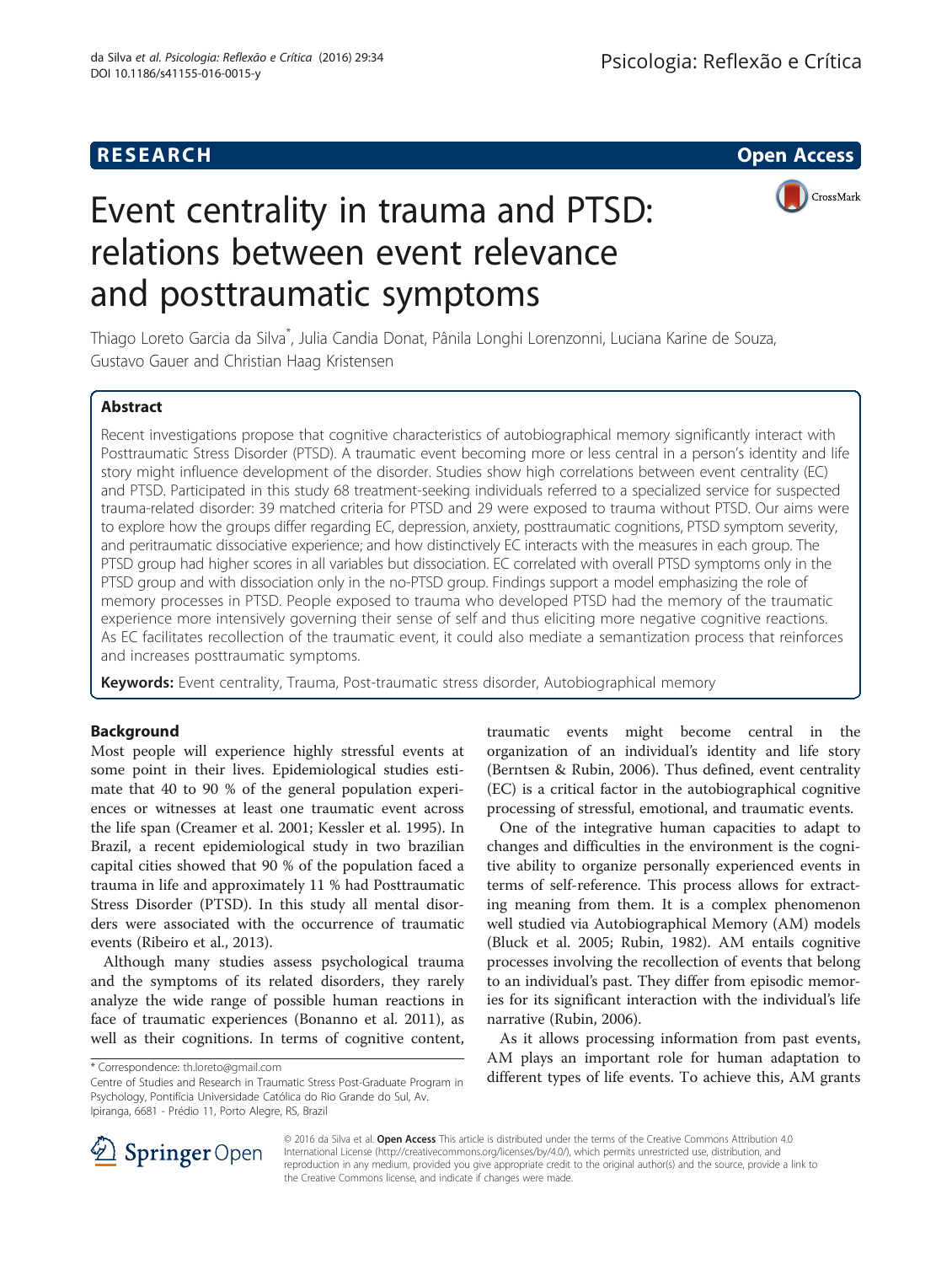the construction of a dynamic transitory mental representation with specific event-related information, selfknowledge and goal-driven control processes (Conway & Pleydell-Pearce, [2000\)](#page-6-0). Therefore, AM and the evolutionary self might have enabled humans to deal with increasingly complex social environments, expanding the range of our actions in the world (Damasio, [1999](#page-6-0)). Moreover, AM is central for managing emotions, developing personhood and the sense of being oneself as well as a culturally embedded individual (Fivush, [2011](#page-6-0)).

An AM system encodes and organizes a broad scope of possible events. Nonetheless, research suggests that culturally shared events, especially emotionally positive personal events (e.g. marriage, graduation, the birth of one's child), are better retained and more often recollected than others (Berntsen & Rubin, [2002](#page-5-0)). That tendency plays a role in helping people to cope positively with present life events, whilst also enhancing affect regulation (Raes et al. [2003;](#page-6-0) Walker et al. [2003](#page-6-0)).

On the influence of emotion on memory, evidence suggests that some AM events are intrinsically more stressful than others. Neuroimaging studies and cognitive experiments account for the well-established powerful influence of emotional arousal on memory consolidation and recall availability (Labar & Cabeza, [2006](#page-6-0)). Following this path, and in contrast to theories that depict stressful, traumatic memories as a "special" or "disrupted" element in the AM system, the system's own basic functioning could explain the negative effects of dealing with stressful events on memory (Rubin et al. [2008b](#page-6-0)).

If stressful events are more accessible to memory and more often recovered, they might assume a central position in a person's identity. This could alter the tendency for a more positive life events narrative (Boals, [2010](#page-5-0)), making way for traumatic events that come to be central to exert negative impacts on mental health (Berntsen et al. [2011\)](#page-5-0). The negative experiences turn into a point of reference for further perceptions, interpretation of new events and everyday inferences. Consequently, it is likely that the person will overestimate the frequency of such events and the possibility of experiencing them, and happenings alike, in the future. The overestimation yields unnecessary concerns and precautions, such as avoiding certain classes of events because of the perception that they may lead to specific risks (Berntsen & Rubin [2006a](#page-5-0), [b\)](#page-5-0). Corroborating with these hypotheses, the EC is associated with posttraumatic (Berntsen & Rubin [2006a, b](#page-5-0)) and depressive (Boals, [2010\)](#page-5-0) symptoms, contradicting the widespread view that the traumatic memory is poorly integrated into one's life. Instead, enhanced or overintegration appears to be the case (Berntsen & Rubin, [2007](#page-5-0)).

Posttraumatic Stress Disorder (PTSD) is a severe distress following a traumatic experience after at least one

month, becoming possibly chronic (American Psychiatric Association, [2013](#page-5-0); Breslau et al., [1998](#page-5-0)). PTSD symptoms include intrusive memories relative to the stressful event, dissociative reactions, negative changes in perception of self and others, avoidance to cognitive or behavioral stimuli that may refer to the event, increased arousal and anxiety, sleeping problems, and

Association [2013](#page-5-0)). PTSD symptoms are strongly related to memory functioning. Rubin et al. ([2008a](#page-6-0)) posit a mnemonic model of PTSD based on predisposing factors that affect the manner in which the event will be encoded and retrieved. Contrasting with models in which symptoms emerge by mere conditioning, the main hypothesis is that declarative long-term memory processes critically influence symptom development. Moreover, factors such as posttraumatic cognitions, event positioning in the organization of long-term memory, and coping strategies play an important role in the etiology of the disorder.

increased startle response (American Psychiatric

Several studies support the mnemonic model through strong correlations between EC and PTSD symptoms. Brown et al. ([2010\)](#page-5-0) found a .58 correlation ( $p < .05$ ) between in veterans from the wars in Iraq and Afghanistan. Robinaugh and McNally ([2011](#page-6-0)) found .69  $(p < .001)$  in survivors of childhood sex abuse. Also, Boals et al. ([2012\)](#page-5-0) studied trauma events in general and observed a .31 correlation ( $p < .001$ ) in young adults (under 29 years-old) and a .35 among older adults (60 years and over). Yet there is an ongoing debate whether stressful memories and trauma memories in PTSD operate in a single continuum or compose different categories of memories (Sotgiu & Rusconi, [2014\)](#page-6-0).

In order to better clarify the role of centrality on the development of PTSD, one may attempt to identify, for example, different effects of EC on traumatic memories of people with and without PTSD symptoms. Following this rationale, this study aimed to investigate the role of EC on PTSD by comparing a traumatized sample without PTSD symptoms with individuals meeting criteria for this diagnosis. Specifically, we compared EC between individuals exposed to trauma with and without PTSD symptoms, and explored how distinctively EC interacts with other relevant variables (depression, anxiety, posttraumatic cognitions, PTSD symptom severity, and dissociative experience) in each group. These comparisons could bring evidence to the discussion regarding the poor/over integration of the traumatic memory. Moreover, focusing on events considered by the patients as life altering could help mental health professionals in the assessment and treatment of tipping points that at least maintain the distress (Boals & Schuettler, [2011\)](#page-6-0).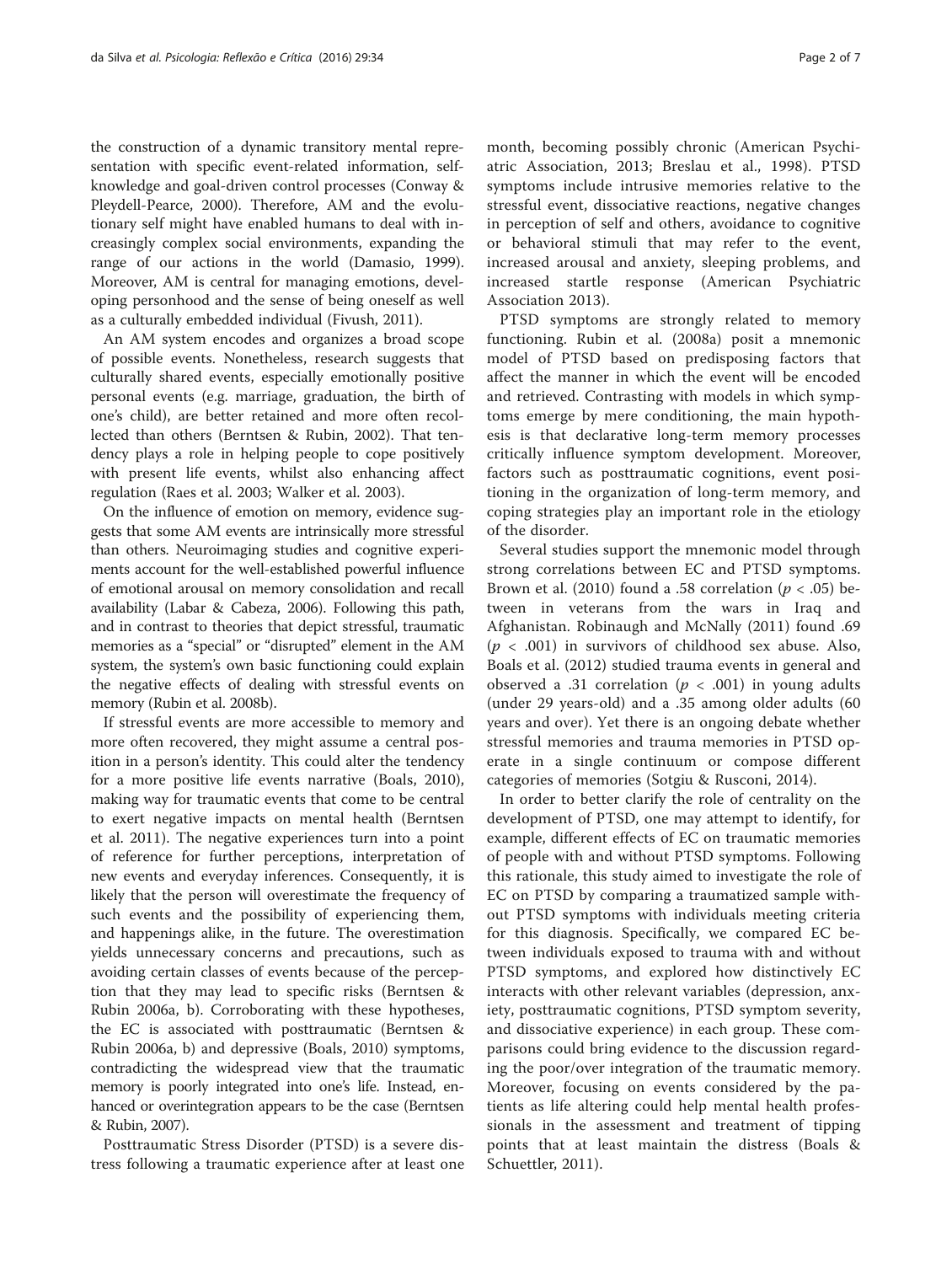# Method

### Participants

Sixty-eight victims of traumatic events (45 women, 66.2 %) composed the study sample. Public health services referred them for psychological assessment at the Centre for Studies and Research in Traumatic Stress (NEPTE) of the Pontifical Catholic University of Rio Grande do Sul (Porto Alegre, Brazil). NEPTE is a specialized center for the treatment of people who experienced traumatic events, with a cognitive behavioral therapy approach. All patients evaluated in the center within one year were considered suitable for the study, since patients with psychotic symptoms, neurological disorders and substance abuse are not allowed in the center and are therefore excluded from the study.

Mean age of participants was 38.62 (SD = 14.04) years. As for educational level, 15 participants (22.1 %) had high school degree, 13 (19.1 %) had incomplete higher education, and 11 (16.2 %) have not completed high school. When the study took place, nearly half the sample was using psychiatric medication, mostly anxiolytics  $(n = 17, 25, %)$  and antidepressants  $(n = 15, 22.1, %)$ .

## Procedures and measures

The standard clinical evaluation protocol used at NEPTE has a set of instruments that includes the ones analyzed in this study. Psychologists, or trained interns, specialized in trauma-related disorders conduct assessment usually in two sessions of one and a half hour each. If the traumatic event does not come into conversation in the first session, the interviewer moves the related measures to the second section. The instruments used in the present investigation were the following, in order of administration:

Personal Data and Socio-Demographic Interview. For information such as gender, age, marital status, education and socioeconomic levels.

Trauma Interview. It evaluates different dimensions of traumatic events, such as exposure and duration (Foa et al. [2007;](#page-6-0) adapted for clinical use by the NEPTE team).

Structured Clinical Interview for DSM Disorders (SCID-I) (First et al. [1997](#page-6-0); Brazilian adaptation by Del-Ben et al., [2001\)](#page-6-0). This interview explores symptoms of psychiatric disorders according to DSM-IV (American Psychiatric Association [1995\)](#page-5-0) diagnostic criteria. Participants were assigned to the PTSD or no-PTSD group according to criteria.

Beck Anxiety Inventory (BAI) (Beck et al. [1988](#page-5-0),  $\alpha = .92$ ; Brazilian version by Cunha, [2001,](#page-6-0)  $\alpha$  = .87). A 21-item measure (via 4-point Likert scale) designed to identify anxiety symptoms.

Beck Depression Inventory-II (BDI-II) (Beck et al. [1996](#page-5-0), α = .91-.93; Brazilian adaptation by Gorenstein et al. [2011,](#page-6-0)  $\alpha$  = .89). A 21-item measure (4-point scale) to detect symptoms of depression.

Screen for Posttraumatic Stress Symptoms (SPTSS) (Carlson, [2001,](#page-6-0)  $\alpha$  = .91; Brazilian Portuguese version by Kristensen, [2005,](#page-6-0)  $\alpha$  = .85). Based on diagnostic criteria from the DSM-IV-TR (American Psychiatric Association [2002](#page-5-0)), its 17 items (10-point scale) screen for posttraumatic symptoms via three dimensions: avoidance/numbing, re-experience, and hyperarousal.

Posttraumatic Cognitions Inventory (PTCI) (Foa et al. [1999](#page-6-0),  $\alpha$  = .97; adapted for use in Brazil by Sbardelloto et al. [2013](#page-6-0)). It examines post-traumatic cognitions about the world, about others, and self-blame via 36 items rated on a 7-point scale.

Peritraumatic Dissociative Experiences Questionnaire (PDEQ) (Marmar et al. [2004,](#page-6-0)  $\alpha$  = .85; adapted for the Brazilian population by Fiszman et al., [2005](#page-6-0)). This selfreport, 10-item questionnaire (5-point scale) assesses dissociative reactions that took place during the traumatic event.

Centrality of Event Scale (CES) (Berntsen & Rubin, [2006](#page-6-0), α = .94; Brazilian version from Gauer et al. [2013](#page-6-0), α = .95). This 20-item instrument (5-point scale) measures how central the memory of a specific event is in a person's life history, as well as maladaptive attributions to the event.

# Results

On average, participants had experienced  $3.17$  (SD = 2.162) traumatic events over their lives. Among the most frequent types were assault/robbery  $(n = 15, 22.1 \%)$ , sexual violence ( $n = 7$ , 10.3 %), and motor vehicle accidents ( $n = 6$ , 8.8 %). The SCID-I identified 39 (57.5 %) clients with symptoms of PTSD (hereon referred to as the PTSD group); the remaining 29 composed the no-PTSD group.

Sample distributions of the measures were predominantly non-normal, suggesting non-parametric statistics. Table [1](#page-3-0) presents the results for Mann-Whitney tests targeting group differences. As hypothesized, we found differences between groups concerning EC, with the PTSD group scoring higher. In addition, the PTSD group scored higher on all other variables under analysis: posttraumatic cognitions, peritraumatic dissociation, and depressive, anxiety and posttraumatic symptoms. All group differences were significant but for one variable: peritraumatic dissociation.

Our second aim was to find out how EC interacts with the other variables in each group. Table [2](#page-3-0) shows correlations among EC, posttraumatic cognitions, peritraumatic dissociation, and depressive, anxiety and posttraumatic symptoms for the PTSD group; Table [3](#page-3-0), for the no-PTSD group.

Regarding the PTSD group, Table [2](#page-3-0) shows significant correlations between EC and posttraumatic cognitions,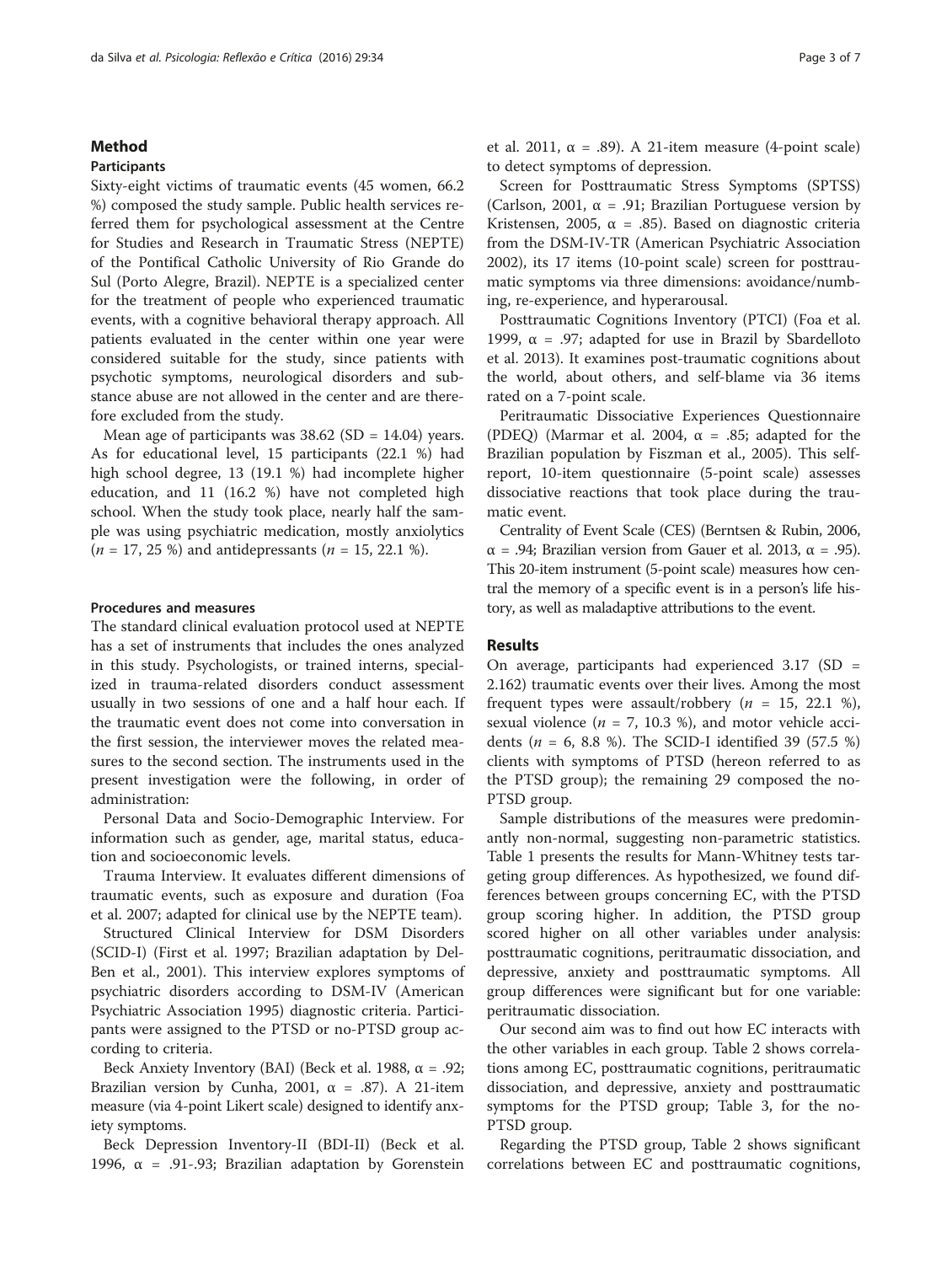<span id="page-3-0"></span>Table 1 Mann-Whitney Test for PTSD and no-PTSD Groups

|               | <b>PTSD</b> |           | no-PTSD |           |    |       |      |
|---------------|-------------|-----------|---------|-----------|----|-------|------|
|               | M           | <b>SD</b> | M       | <b>SD</b> | DF | U     | р    |
| CES           | 4.07        | .688      | 3.37    | 1.08      | 66 | 335   | .011 |
| <b>PDEO</b>   | 2.99        | 1.01      | 2.53    | .913      | 64 | 366   | .069 |
| PTCI          | 4.12        | 1.07      | 3.02    | 1.18      | 61 | 234   | .002 |
| <b>SPTSS</b>  | 6.75        | 1.81      | 4.24    | 2.08      | 61 | 193.5 | .000 |
| SPTSS-AN      | 6.09        | 1.78      | 4.29    | 2.07      | 66 | 272.5 | .001 |
| SPTSS-HA      | 7.10        | 2.08      | 4.52    | 2.65      | 66 | 251.5 | .000 |
| SPTSS-RF      | 7.32        | 2.48      | 3.91    | 2.58      | 66 | 209   | .000 |
| BAI           | 30.00       | 14.03     | 17.80   | 11.90     | 66 | 295.5 | .002 |
| <b>BDI-II</b> | 29.05       | 10.50     | 20.10   | 12.20     | 65 | 301   | .005 |

Note. PTSD Post-traumatic stress disorder, CES Centrality of events scale, PDEQ Peritraumatic dissociative experience questionnaire, PTCI Posttraumatic cognitions inventory, SPTSS Screen for posttraumatic stress symptoms, AN Avoidance/ numbing subscale, HA Hyperarousal subscale, RE Re-experience, BAI Beck anxiety inventory, BDI-II Beck Depression inventory II. Two-tailed p levels

symptoms (overall, hyperarousal, and re-experience), anxiety, and depression. There were no significant correlations in the relationship of EC with peritraumatic dissociation, nor with symptoms of avoidance/numbing, in participants in the PTSD group.

As for the no-PTSD group (Table 3), EC has significant correlations with peritraumatic dissociation, posttraumatic cognitions, re-experience symptoms, anxiety, and depression. There were no significant correlations for EC and the overall SPTSS score, the avoidance/ numbing score, and the hyperarousal score.

Taken together, Tables 2 and 3 display similar correlation patterns for EC in terms of posttraumatic cognitions, avoidance/numbing, and anxiety. Notwithstanding the non-significant correlations with avoidance/numbing in both groups, there were positive significant correlations with posttraumatic cognitions (PTSD group = .335; no-PTSD = .436) and with anxiety (PTSD = .349; no-

Table 2 Spearman correlations in the PTSD group

|                                                                                           |  | $1 \t2 \t3 \t4 \t5 \t6 \t7$ |  |  |  |  | - 8 |  |
|-------------------------------------------------------------------------------------------|--|-----------------------------|--|--|--|--|-----|--|
| 1. CES                                                                                    |  |                             |  |  |  |  |     |  |
| 2. PDEO 317 -                                                                             |  |                             |  |  |  |  |     |  |
| $3. PTCI$ $.335^*$ $.625^{**}$ -                                                          |  |                             |  |  |  |  |     |  |
| 4. SPTSS $.423^{**}$ $.485^{**}$ $.623^{**}$ -                                            |  |                             |  |  |  |  |     |  |
| 5. SPTSS-AN .304 .473** .577** .878** -                                                   |  |                             |  |  |  |  |     |  |
| 6. SPTSS-HA .463** .427** .481** .860** .636** -                                          |  |                             |  |  |  |  |     |  |
|                                                                                           |  |                             |  |  |  |  |     |  |
| 8. BAI $.349^*$ $.442^{**}$ $.540^{**}$ $.588^{**}$ $.459^{**}$ $.493^{**}$ $.590^{**}$ - |  |                             |  |  |  |  |     |  |
| 9. BDI 371 523 "798" 734" 574" 596" 566" 533"                                             |  |                             |  |  |  |  |     |  |

Note. PTSD Post-traumatic stress disorder, CES Centrality of events scale, PDEQ Peritraumatic dissociative experience questionnaire, PTCI Posttraumatic cognitions<br>inventory, SPTSS Screen for posttraumatic stress symptoms, AN Avoidance/ inventory, SPTSS Screen for posttraumatic stress symptoms, AN Avoidance/<br>numbing subscale. HA Hyperarousal subscale. PE Re-experience. RALBeck numbing subscale, HA Hyperarousal subscale, RE Re-experience, BAI Beck<br>anxiety inventory, RDLII Beck denression inventory II: \* = n < 05: \*\* = n < anxiety inventory, BDI-II Beck depression inventory II;  $* = p < .05$ ;  $** = p < .01$ 

|                                                                                                                                            |  |  |  |  | 2 3 4 5 6 7 8 |  |  |
|--------------------------------------------------------------------------------------------------------------------------------------------|--|--|--|--|---------------|--|--|
| 1. CES                                                                                                                                     |  |  |  |  |               |  |  |
| 2. PDEQ $473^*$ -                                                                                                                          |  |  |  |  |               |  |  |
| 3. PTCI $436^*$ $.544^{**}$ -                                                                                                              |  |  |  |  |               |  |  |
| 4. SPTSS 306 .442 <sup>*</sup> .774 <sup>**</sup> -                                                                                        |  |  |  |  |               |  |  |
| 5. SPTSS-AN .204 .401* .697** .873** -                                                                                                     |  |  |  |  |               |  |  |
| 6. SPTSS-HA .186 .386 * .665 ** .902 ** .702 **                                                                                            |  |  |  |  |               |  |  |
| 7. SPTSS-RE .418 * .364 .619 ** .834 ** .546 ** .655 ** -                                                                                  |  |  |  |  |               |  |  |
| 8. BAI 389 <sup>*</sup> .400 <sup>*</sup> .736 <sup>**</sup> .749 <sup>**</sup> .581 <sup>**</sup> .742 <sup>**</sup> .638 <sup>**</sup> - |  |  |  |  |               |  |  |
| 9. BDI $.501^{**}$ $.379^{*}$ $.768^{**}$ $.715^{**}$ $.535^{**}$ $.579^{**}$ $.793^{**}$                                                  |  |  |  |  |               |  |  |
|                                                                                                                                            |  |  |  |  |               |  |  |

Note. PTSD Post-traumatic stress disorder, CES Centrality of events scale, PDEQ Peritraumatic dissociative experience questionnaire, PTCI Posttraumatic cognitions inventory, SPTSS Screen for posttraumatic stress symptoms, AN Avoidance/<br>numbing subscale. HA Hyperarousal subscale. RE Re-experience. BAI Beck numbing subscale, HA Hyperarousal subscale, RE Re-experience, BAI Beck<br>anxiety inventory, BDI-II Beck depression inventory II;  $^* = p < .05$ ;  $^{**} = p < .01$ 

PTSD = .389) ( $p < .05$ ). Another group distinction via EC was peritraumatic dissociations: a significant positive correlation in participants without PTSD symptoms  $(r = .473;$  $p < .05$ ), and a non-significant positive correlation in the PTSD group  $(r = .317)$ .

As to depressive symptoms, both groups had significant and positive correlations with EC. Nevertheless, their correlations were notably different: .371 for the PTSD group, and .501 for the no-PTSD.

Another interesting result was how remarkably the PTSD group and the no-PTSD group differed in terms of the relationship between EC, overall PTSD symptoms, and hyperarousal symptoms. While both variables correlated significantly with EC in the PTSD group (.423 and .463, respectfully) ( $p < .01$ ), no significant correlations emerged with the no-PTSD group.

# **Discussion**

This study aimed to investigate differences between individuals with symptoms of PTSD and individuals exposed to traumatic events but without PTSD symptoms. We were interested in examining how central a traumatic event becomes in the life of a person that experienced a highly stressful event. We also explored how EC and other variables related to cognitive processing of the event might influence the presence of PTSD symptoms.

We assessed PTSD symptoms, posttraumatic cognitions, peritraumatic dissociations, anxiety and depressive symptoms, and EC in 68 clients who sought psychological care at NEPTE. PTSD criteria detected that 57.5 % of the clients match the criteria for the disorder. Regard of that incidence level must take into account that referral by public health care to a service specialized in stress and trauma was due to signals of traumatic experience and a probable trauma-related disorder.

Our main findings indicate that EC interacts with trauma distinctly in participants whose symptoms match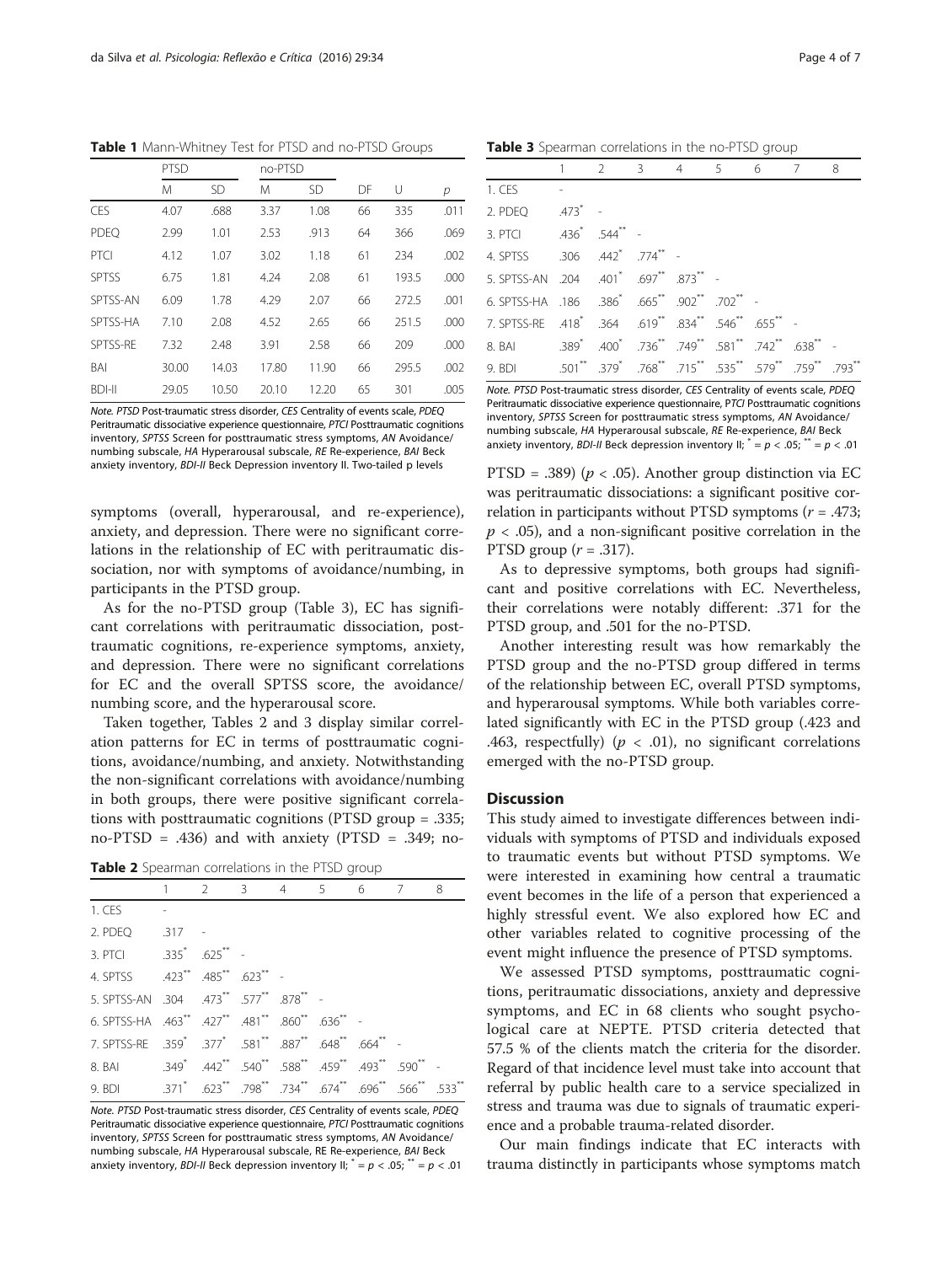the disorder from those who does not. That result is in line with what Berntsen and Rubin [\(2007\)](#page-5-0) and Boals ([2010](#page-5-0)) found regarding the noteworthy association between centrality of events and posttraumatic symptoms severity. In addition, CES score and overall SPTSS score correlated significantly in the PTSD group, but not in the no-PTSD group. That points to EC as an important mediator factor for the development of PTSD.

Clients who reached criteria for PTSD presented higher scores in all variables under examination, in comparison to the no-PTSD group. That indicates that the groups were very distinct concerning trauma-related cognitive processing, in accordance with Rubin et al. ([2008a\)](#page-6-0). Nonetheless, peritraumatic dissociations did not differ significantly between groups according to the PTSD criteria used in the study. To understand this, we first must consider the retrospective nature of this dissociation report, and the mnemonic processes interfering in the episodic retrieval of the event (Candel & Merckelbach, [2004](#page-6-0)). In this view, what is labeled as dissociation might in fact be natural distortions in retrieving emotional memories. Therefore, no special mechanisms explanations for trauma memories are needed (Rubin et al. [2008a](#page-6-0), [b\)](#page-6-0). In this sense, considering that in our sample group differences were more pronounced in centrality than in dissociation, we estimate that the association between these two variables occurs only up to some point, decreasing interaction as other factors come into play, such as higher posttraumatic symptoms and more memory rehearsal. This hypothesis is based on the statement that when a memory is more emotional, central, and constantly rehearsed, some specific sensory details of the scene are reinforced (Rubin et al. [2008a](#page-6-0), [b\)](#page-6-0).

A semantization mechanism might explain the findings on posttraumatic symptoms, depression, and dissociation. While an event is repeatedly re-experienced, the memory is consolidated in long-term system in a conceptual and semantic organization, and episodic aspects over the event will be fading (Piolino et al. [2007](#page-6-0)). Centrality of events, as an organizational feature that facilitates recollection, could be mediating the semantization process. Therefore, it is plausible that a central traumatic event more often recovered (by feedback) reinforces depressive and hyperarousal symptoms, increasing suffering up to a diagnostic level. Those propositions support the mnemonic model of PTSD (Rubin et al. [2008a, b](#page-6-0)), and do not require special mechanisms for trauma and PTSD to obtain.

Regarding correlation patterns in the PTSD group, EC was associated with the hyperarousal and re-experience symptoms, but not with avoidance/numbing. These results are consistent with previous findings indicating that centrality relates more to rumination and rehearsal than to memory avoidance or thought suppression

(measured here by the avoidance/numbing subscale of SPTSS) (Newby & Moulds, [2011;](#page-6-0) Rubin et al. [2011\)](#page-6-0). Our study thus corroborates the proposition that trauma victims whose symptoms match the criteria for PTSD are more inclined to have the memory of the traumatic experience governing their sense of self and eliciting more negative cognitive reactions as rumination and rehearsal in dealing with difficulties throughout life.

In the no-PTSD group, EC correlated significantly with peritraumatic dissociation, posttraumatic cognitions, anxiety, depression, and re-experiencing symptoms. Regarding peritraumatic associations, the aforementioned discussion concerning mean differences between groups withstands. In addition, it is noteworthy that the re-experience subscale of SPTSS, and not the overall symptoms nor the other subscales, correlated significantly with centrality even though this group did not reach the criteria for PTSD. That suggests that re-experience seems to favor a traumatic event occupying the center of an individual's identity and life story. However, that specific association between cognitive content and symptoms does not necessarily cause the disorder, even in the presence of posttraumatic cognitions, which also correlated significantly with EC in the no-PTSD group. Complementary, the absence of correlation between centrality and SPTSS hyperarousal symptoms distinguishes this group from the clinical group. That reinforces a hypothetical role for this set of symptoms in the development of PTSD.

Centrality was associated with depressive symptoms in both groups. Previous research with undergraduate students had also found this association, although usually via low correlations (Boelen, [2009\)](#page-5-0). We observed this in our results with the PTSD group, but not with the no-PTSD participants. In a clinical sample without PTSD patients, Newby and Moulds ([2011](#page-6-0)) compared groups of depressed, recovered-depressed, and never-depressed participants and found no difference in EC. That suggests centrality might play an important role in PTSD, but not in depression.

# Conclusions

Results of this study are in line with the hypothesis that trauma exerts crucial effects to the AM system. Findings support the idea that EC mediates the interaction between them, for centrality is not due to trauma. It is a basic process that pertains to the system of AM itself. In this sense, studying EC in people that experiences stressful events is relevant not only for assessment purposes, but for providing clinical psychologists with a pertinent variable in treating the consequences of trauma to mental health and quality of life. In sum, centrality is a process that matters in many disorders, as it is the case for PTSD.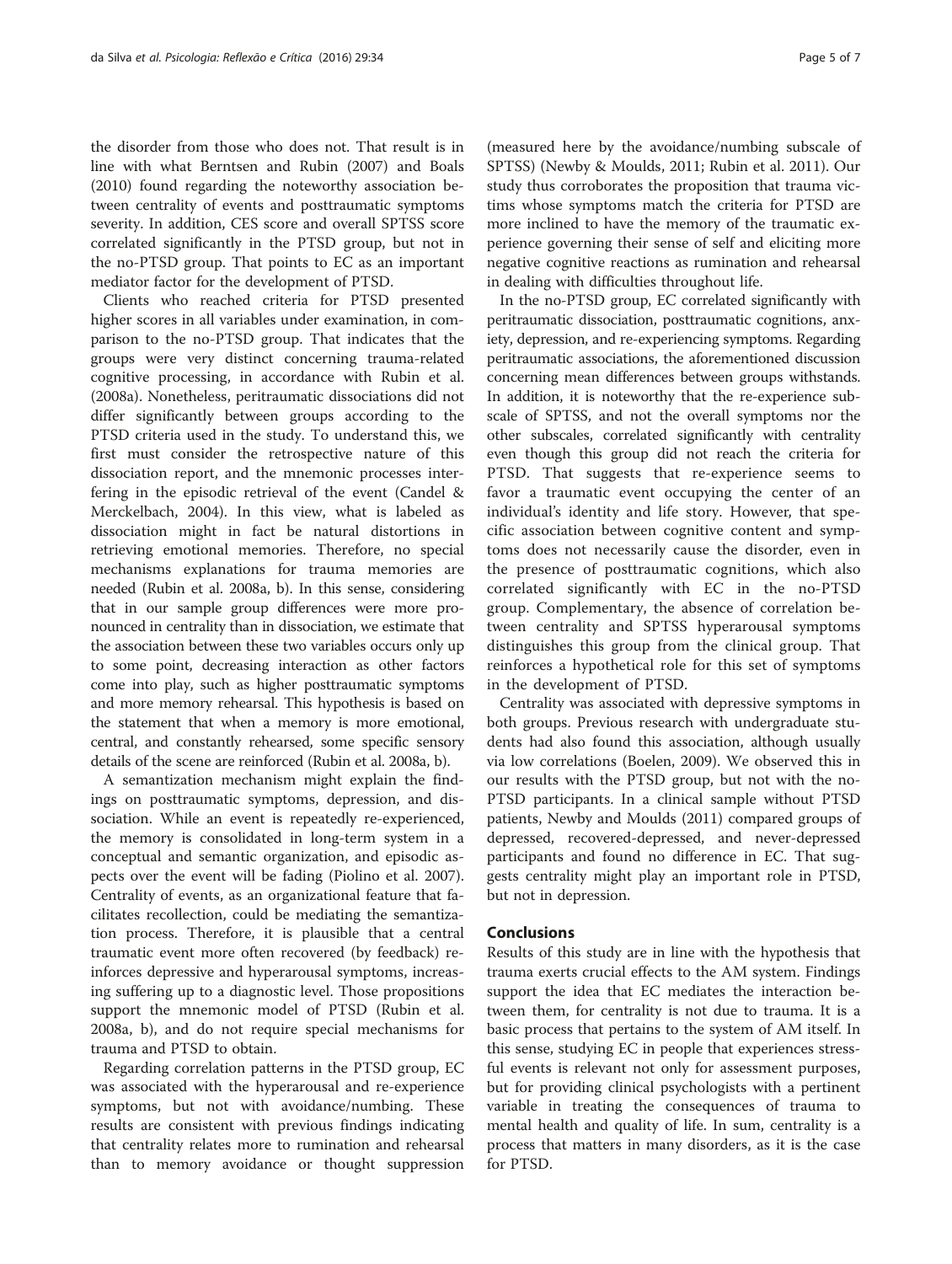<span id="page-5-0"></span>The cross-sectional and correlational nature of the present study does not allow causal inferences. Experimental and longitudinal designs would be necessary to establish causal roles for EC in PTSD, as well as for influences of rehearsal and semantization processes on centrality. In addition, our sample was strictly treatment-seeking clients. That may be a cause of increased symptom levels in the no-PTSD sample. Further studies could include samples of individuals exposed to trauma who did not seek any treatment (psychological or pharmacological), as well as non-traumatized controls to increase generalizability. Nevertheless, our results regarding EC in its correlations with other factors in two different groups contribute to establish its relevance in the relationship between experiencing and remembering a traumatic event and developing PTSD. Whether EC shows to be a moderator, influencing the strength with which factors contribute to developing PTSD, or a mediator, explaining how exactly those relationships obtain, remains one of many questions for future clinical studies.

Studies with attention to centrality in negative life events may contribute to the understanding of how AM works, but also how it deals with the information and emotional valence. People without trauma experience(s) tend to report positive events as central to their autobiographical narratives, whilst people diagnosed with depression report more events that are negative; PTSD patients may report both types as central.

Trauma is a pervasive class of human experiences. Nonetheless, it entails events thematically different from one culture to another. In Brazil, for example, wars are not typically present in the roll of themes reported by trauma victims, but urban violence. In the case of Brazilian population, the investigation of event centrality regarding urban violence events could help mental health professionals in the prevention and treatment of its negative impacts. Since our subjects were mostly assault victims, further studies could investigate if specific characteristics of such events played an important role in our results, as well as sociodemographical and other cultural characteristics.

In addition, there is already enough attention to how frequent and relevant negative memories are to PTSD in terms of etiology and treatment. However, as trauma is more frequent than the PTSD per se, it is important to understand the role of centrality for the quality of life of the population as a whole. Specifically, it is pertinent to direct attention and research efforts to approach EC aiming the large amount of people that experience trauma episodes but will not develop a disorder.

To detect the centrality of a traumatic event may help prevent the emergence of behavioral and social problems, such as anti-social behaviors, job loss, and interpersonal relationships' losses. Finally, EC is a process that requires more attention from research and professional contexts, especially for its potential in helping prevent in light of mental health and quality of life.

#### Competing interests

The authors declare that they have no competing interests.

#### Authors' contributions

TL and JD carried out all proceduers in this reseach (data collection and writing). All other authors carried out the data analysis and interpretation. All authors read and approved the final manuscript.

#### Acknowledgements

The authors acknowledge the support provided by the Pontifical Catholic University of Rio Grande do Sul, the Conselho Nacional de Desenvolvimento Científico e Tecnológico (CNPq) and the Coordenação de Aperfeiçoamento de Pessoal de Nível Superior (CAPES).

#### Received: 10 March 2016 Accepted: 7 April 2016 Published online: 28 April 2016

#### References

- American Psychiatric Association. Manual diagnóstico e estatístico de transtornos  $m$ entais (DSM- $N^{TM}$ ) (4 ed.) [Diagnostic and statistical manual of mental disorders (DSM-IV) (4th ed.)]. Porto Alegre: Artes Médicas; 1995. Original published in 1994.
- American Psychiatric Association. Manual diagnóstico e estatístico de transtornos mentais (DSM-IV-TR<sup>TM</sup>) (4 ed.), Texto Revisado [Diagnostic and statistical manual of mental disorders (4th ed., text rev.)]. Porto Alegre: Artmed; 2002. Original published in 2000.
- American Psychiatric Association. Diagnostic and statistical manual of mental disorders (DSM-5®). 5th ed. Arlington, VA: American Psychiatric Publishing; 2013.
- Beck AT, Epstein N, Brown G, Steer RA. An inventory for measuring clinical anxiety: Psychometric properties. J Consult Clin Psychol. 1988;56(6):893–7. doi[:10.1037/0022-006X.56.6.893](http://dx.doi.org/10.1037/0022-006X.56.6.893).
- Beck AT, Steer RA, Brown GK. Manual for the Beck Depression Inventory-II (BDI-II). San Antonio, TX: Psychological Corporation; 1996.
- Berntsen D, Rubin DC. Emotionally charged autobiographical memories across the life span: The recall of happy, sad, traumatic, and involuntary memories. Psychol Aging. 2002;17(4):636–52. doi[:10.1037/0882-7974.17.4.636.](http://dx.doi.org/10.1037/0882-7974.17.4.636)
- Berntsen D, Rubin DC. Emotion and vantage point in autobiographical memory. Cognition Emotion. 2006a;20(8):1193–215. doi:[10.1080/02699930500371190.](http://dx.doi.org/10.1080/02699930500371190)
- Berntsen D, Rubin DC. The centrality of event scale: A measure of integrating a trauma into one's identity and its relation to post-traumatic stress disorder symptoms. Behav Res Ther. 2006b;44(2):219–31. doi:[10.1016/j.brat.2005.01.009.](http://dx.doi.org/10.1016/j.brat.2005.01.009)
- Berntsen D, Rubin DC. When a trauma becomes a key to identity: Enhanced integration of trauma memories predicts posttraumatic stress disorder symptoms. Appl Cogn Psychol. 2007;21(4):417–31. doi:[10.1002/acp.1290.](http://dx.doi.org/10.1002/acp.1290)
- Berntsen D, Rubin DC, Siegler IC. Two versions of life: Emotionally negative and positive life events have different roles in the organization of life story and identity. Emotion. 2011;11(5):1190–201. doi:[10.1037/a0024940](http://dx.doi.org/10.1037/a0024940).
- Bluck S, Alea N, Habermas T, Rubin DC. A tale of three functions: The self-reported uses of autobiographical memory. Soc Cogn. 2005;23(1):91–117. doi[:10.1521/soco.23.1.](http://dx.doi.org/10.1521/soco.23.1.91.59198) [91.59198](http://dx.doi.org/10.1521/soco.23.1.91.59198).
- Boals A. Events that have become central to identity: Gender differences in the Centrality of Events Scale for positive and negative events. Appl Cogn Psychol. 2010;24(1):107–21. doi:[10.1002/acp.1548.](http://dx.doi.org/10.1002/acp.1548)
- Boals A, Hayslip B, Knowles LR, Banks JB. Perceiving a negative event as central to one's identity partially mediates age differences in posttraumatic stress disorder symptoms. J Aging Health. 2012;24(3):459–74. doi:[10.1177/](http://dx.doi.org/10.1177/0898264311425089) [0898264311425089](http://dx.doi.org/10.1177/0898264311425089)
- Boelen PA. The centrality of a loss and its role in emotional problems among bereaved people. Behav Res Ther. 2009;47(7):616–22. doi[:10.1016/j.brat.2009.03.009](http://dx.doi.org/10.1016/j.brat.2009.03.009).
- Bonanno GA, Westphal M, Mancini AD. Resilience to loss and potential trauma. Annu Rev Clin Psychol. 2011;7:511–35. doi[:10.1146/annurev-clinpsy-032210-104526](http://dx.doi.org/10.1146/annurev-clinpsy-032210-104526).
- Breslau N, Kessler RC, Chilcoat HD, Schultz LR, Davis GC, Andreski P. Trauma and posttraumatic stress disorder in the community: The 1996 Detroit area survey of trauma. Arch Gen Psychiatry. 1998;55(7):626–32. doi[:10.1001/archpsyc.55.7.626](http://dx.doi.org/10.1001/archpsyc.55.7.626).
- Brown AD, Antonius D, Kramer M, Root JC, Hirst W. Trauma centrality and PTSD in veterans returning from Iraq and Afghanistan. J Trauma Stress. 2010;23(4):496–9. doi:[10.1002/jts.20547](http://dx.doi.org/10.1002/jts.20547).